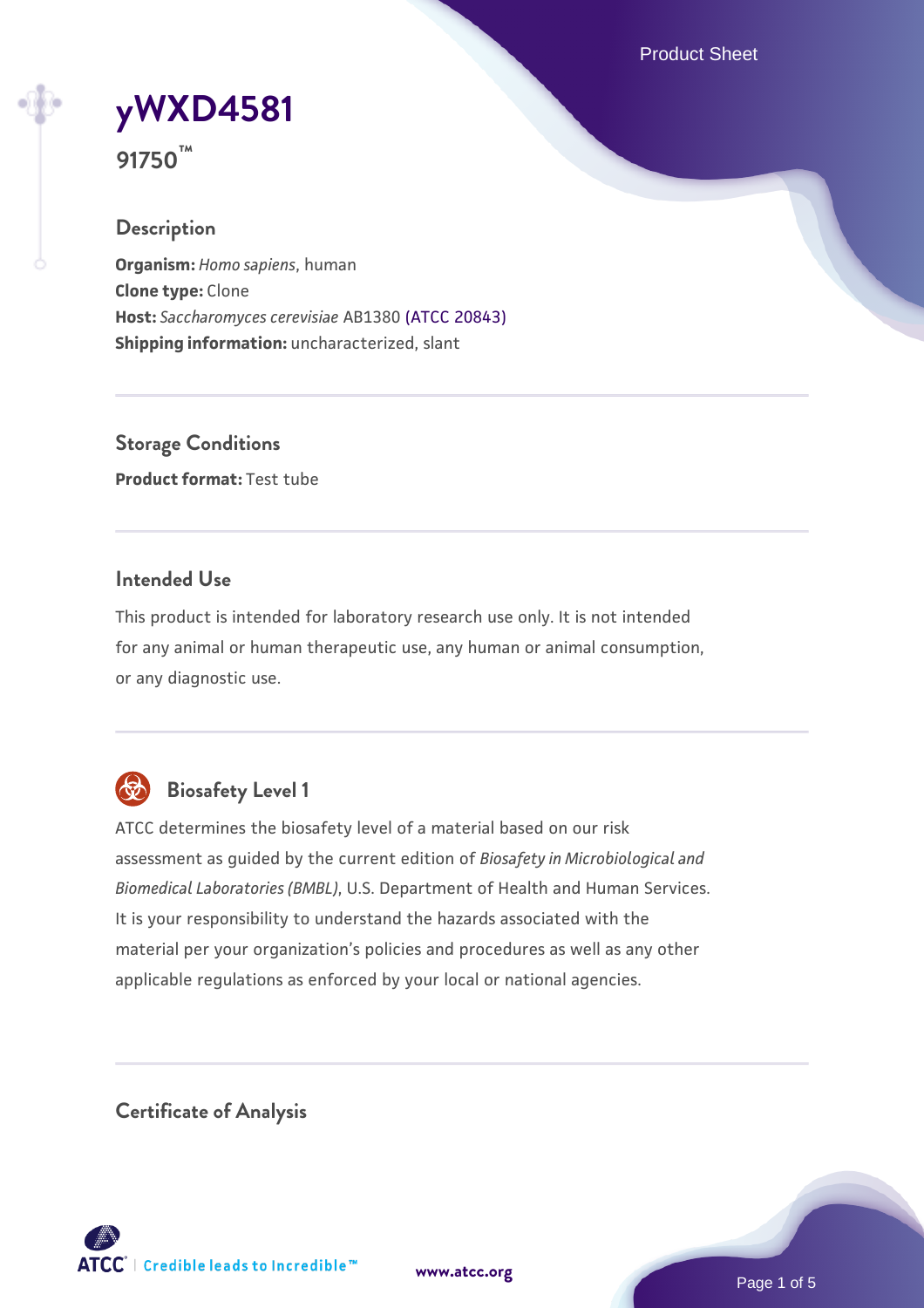## **[yWXD4581](https://www.atcc.org/products/91750)** Product Sheet **91750**

For batch-specific test results, refer to the applicable certificate of analysis that can be found at www.atcc.org.

## **Insert Information**

**Type of DNA:** genomic **Genome:** Homo sapiens **Chromosome:** X X pter-q27.3 **Gene name:** DNA Segment, single copy **Gene product:** DNA Segment, single copy [DXS3553] **Gene symbol:** DXS3553 **Contains complete coding sequence:** Unknown **Insert end:** EcoRI

## **Vector Information**

**Construct size (kb):** 260.0 **Intact vector size:** 11.454 **Vector name:** pYAC4 **Type of vector:** YAC **Host range:** *Saccharomyces cerevisiae*; *Escherichia coli* **Vector information:** other: telomere, 3548-4235 other: telomere, 6012-6699 Cross references: DNA Seq. Acc.: U01086 **Cloning sites:** EcoRI **Markers:** SUP4; HIS3; ampR; URA3; TRP1 **Replicon:** pMB1, 7186-7186; ARS1, 9632-10376

# **Growth Conditions**

**Medium:** 



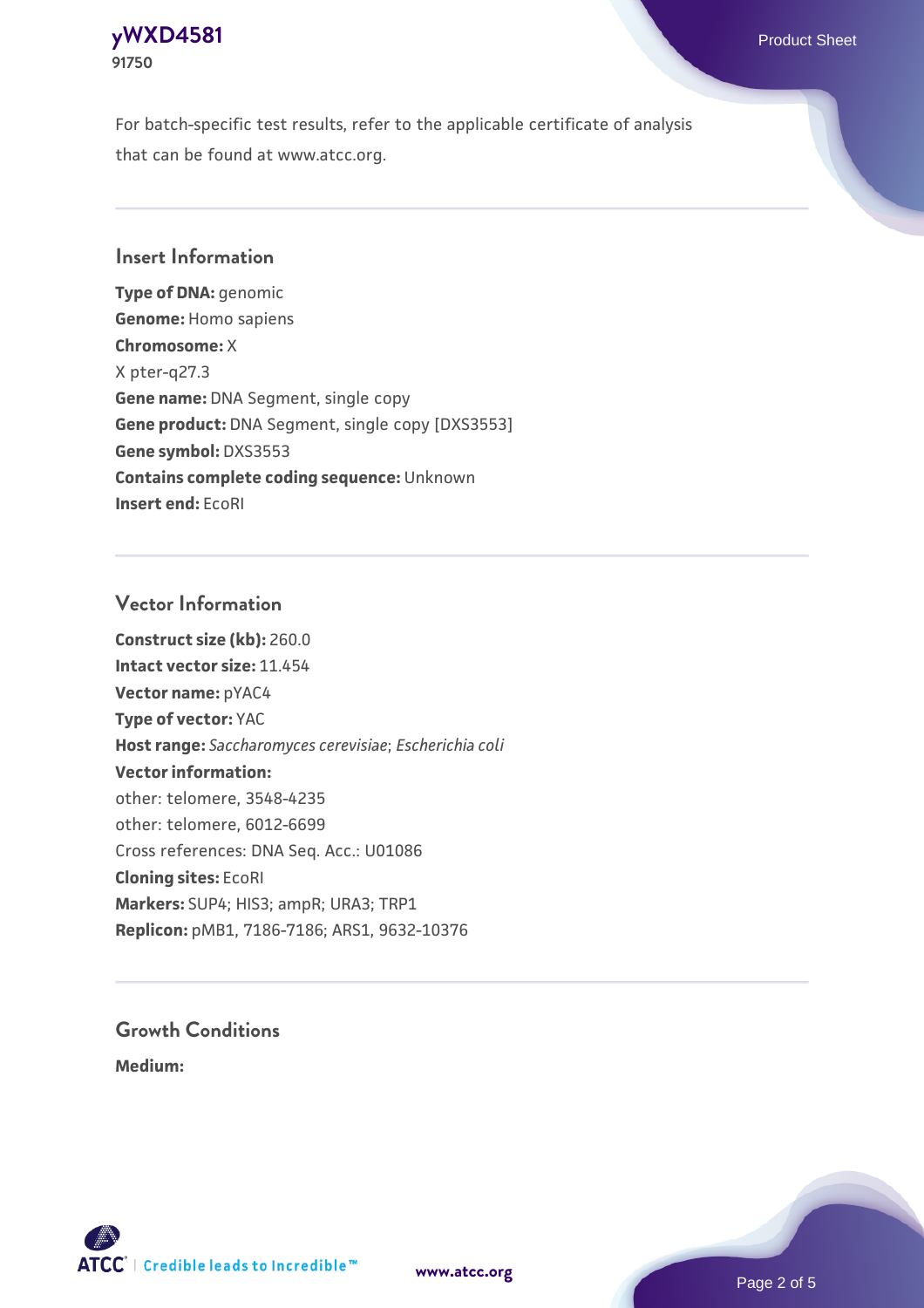#### **[yWXD4581](https://www.atcc.org/products/91750)** Product Sheet **91750**

[ATCC Medium 1245: YEPD](https://www.atcc.org/-/media/product-assets/documents/microbial-media-formulations/1/2/4/5/atcc-medium-1245.pdf?rev=705ca55d1b6f490a808a965d5c072196) **Temperature:** 30°C

#### **Notes**

More information may be available from ATCC (http://www.atcc.org or 703- 365-2620).

# **Material Citation**

If use of this material results in a scientific publication, please cite the material in the following manner: yWXD4581 (ATCC 91750)

## **References**

References and other information relating to this material are available at www.atcc.org.

## **Warranty**

The product is provided 'AS IS' and the viability of ATCC® products is warranted for 30 days from the date of shipment, provided that the customer has stored and handled the product according to the information included on the product information sheet, website, and Certificate of Analysis. For living cultures, ATCC lists the media formulation and reagents that have been found to be effective for the product. While other unspecified media and reagents may also produce satisfactory results, a change in the ATCC and/or depositor-recommended protocols may affect the recovery, growth, and/or function of the product. If an alternative medium formulation or reagent is used, the ATCC warranty for viability is no longer



**[www.atcc.org](http://www.atcc.org)**

Page 3 of 5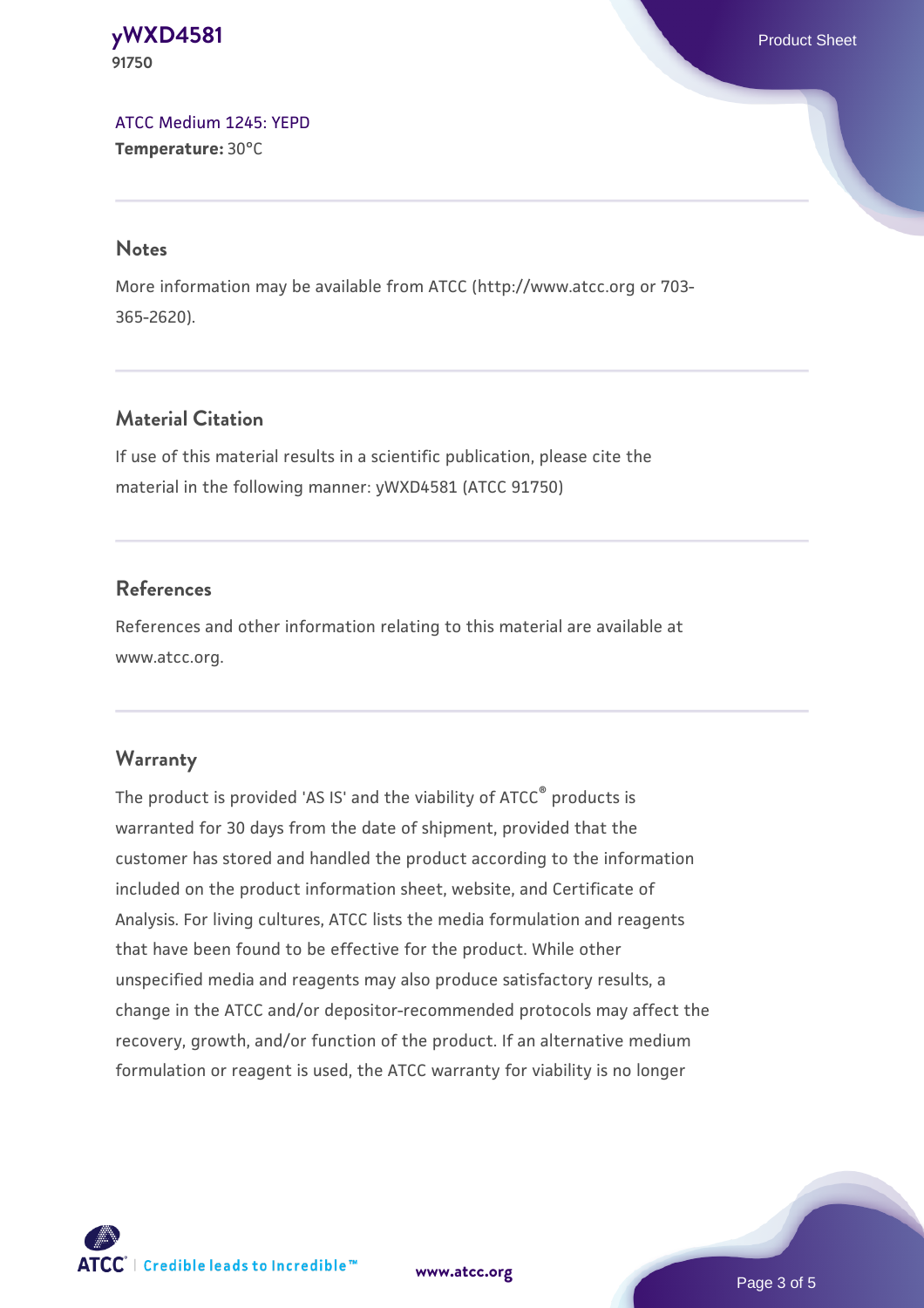**[yWXD4581](https://www.atcc.org/products/91750)** Product Sheet **91750**

valid. Except as expressly set forth herein, no other warranties of any kind are provided, express or implied, including, but not limited to, any implied warranties of merchantability, fitness for a particular purpose, manufacture according to cGMP standards, typicality, safety, accuracy, and/or noninfringement.

#### **Disclaimers**

This product is intended for laboratory research use only. It is not intended for any animal or human therapeutic use, any human or animal consumption, or any diagnostic use. Any proposed commercial use is prohibited without a license from ATCC.

While ATCC uses reasonable efforts to include accurate and up-to-date information on this product sheet, ATCC makes no warranties or representations as to its accuracy. Citations from scientific literature and patents are provided for informational purposes only. ATCC does not warrant that such information has been confirmed to be accurate or complete and the customer bears the sole responsibility of confirming the accuracy and completeness of any such information.

This product is sent on the condition that the customer is responsible for and assumes all risk and responsibility in connection with the receipt, handling, storage, disposal, and use of the ATCC product including without limitation taking all appropriate safety and handling precautions to minimize health or environmental risk. As a condition of receiving the material, the customer agrees that any activity undertaken with the ATCC product and any progeny or modifications will be conducted in compliance with all applicable laws, regulations, and guidelines. This product is provided 'AS IS' with no representations or warranties whatsoever except as expressly set forth herein and in no event shall ATCC, its parents, subsidiaries, directors, officers, agents, employees, assigns, successors, and affiliates be liable for indirect, special, incidental, or consequential damages of any kind in connection with or arising out of the customer's use of the product. While reasonable effort is made to ensure authenticity and reliability of materials on deposit, ATCC is not liable for damages arising from the misidentification or



**[www.atcc.org](http://www.atcc.org)**

Page 4 of 5